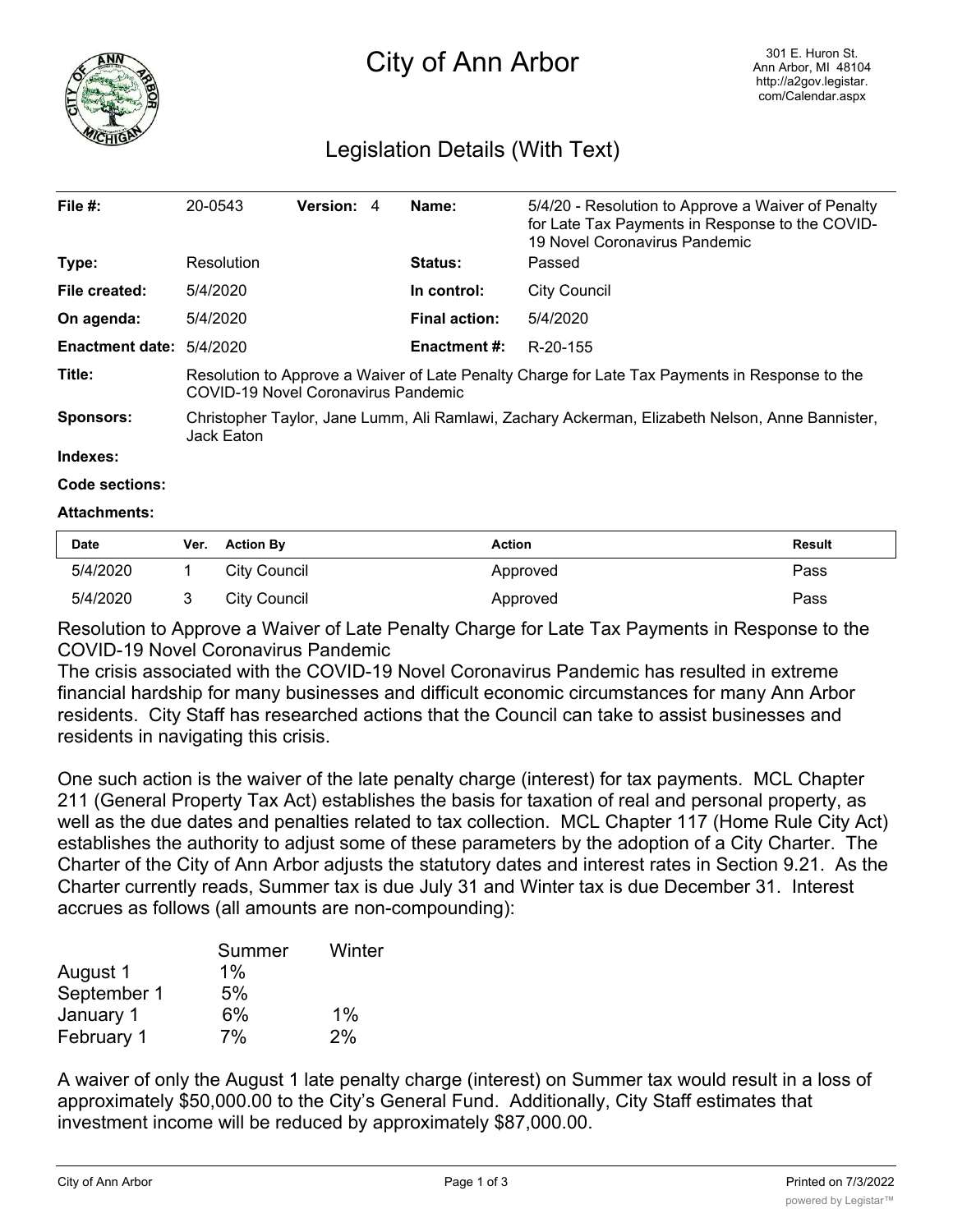## **File #:** 20-0543, **Version:** 4

A subsequent waiver of half (2.5%) of the September 1 late penalty charge (interest) on Summer tax would result in a loss of approximately \$110,000.00 to the City's General Fund. This would likely provide sufficient incentive to pay by August 31, and significantly reduce the penalty for those who cannot pay at that time. Although it is difficult to predict payment behavior, City Staff estimates that investment income will be reduced by approximately \$100,000.00.

The waiver of penalty may result in a delay in revenue collections for all taxing authorities. City Staff has reached out to Ann Arbor Public Schools, Ann Arbor Area Transit Authority, Ann Arbor District Library, Downtown Development Authority, Washtenaw Community College, Washtenaw Intermediate School District, and Washtenaw County regarding this potential cash flow delay. These entities did not indicate that a waiver or potential collection delay would produce significant cash flow issues at this time.

Many taxpayers fund tax payments through escrow. These payments are handled under the terms of the escrow agreement between the mortgagor (taxpayer) and the mortgagee (bank). Because such agreements generally do not give the mortgagor the benefit of any City waiver of the late penalty charge, City Staff recommends that this waiver not apply to tax payments that have been escrowed by financial institutions on behalf of mortgagors (taxpayers).

Prepared by: Matthew V. Horning, Interim Financial Services Area Administrator & CFO

Reviewed by: Betsy Blake, Senior Assistant City Attorney

Approved by: Tom Crawford, Interim City Administrator

Whereas, The crisis associated with the COVID-19 Novel Coronavirus Pandemic has resulted in extreme financial hardship for some businesses and difficult economic circumstances for many Ann Arbor residents;

Whereas, City Staff has researched, and continues to research, actions that the City Council can take to assist businesses and residents in navigating this crisis;

Whereas, MCL 211.44(4) allows for a City Council authorized action that may be used as a remedy to alleviate a portion of the financial burden related to property tax;

Whereas, Under this section, City Council may waive all or part of the property tax late penalty charge;

Whereas, City governments rely on property tax collections to fund essential and other services;

Whereas, The City Council encourages all property owners with the means to pay taxes do so by the July 31 due date so that City, County, School, Transportation, Library, and other vital services remain funded;

Whereas, City Council desires to waive the August 1 late penalty charge (interest) of one percent for Summer tax payments that are paid late;

Whereas, City Council desires to waive two and one half percent (half) of the September 1 late penalty charge (interest) of five percent for Summer tax payments that are paid late; and

Whereas, City Council desires that this waiver not apply to tax payments made pursuant to a tax escrow agreement by financial institutions related to taxpayers' mortgage;